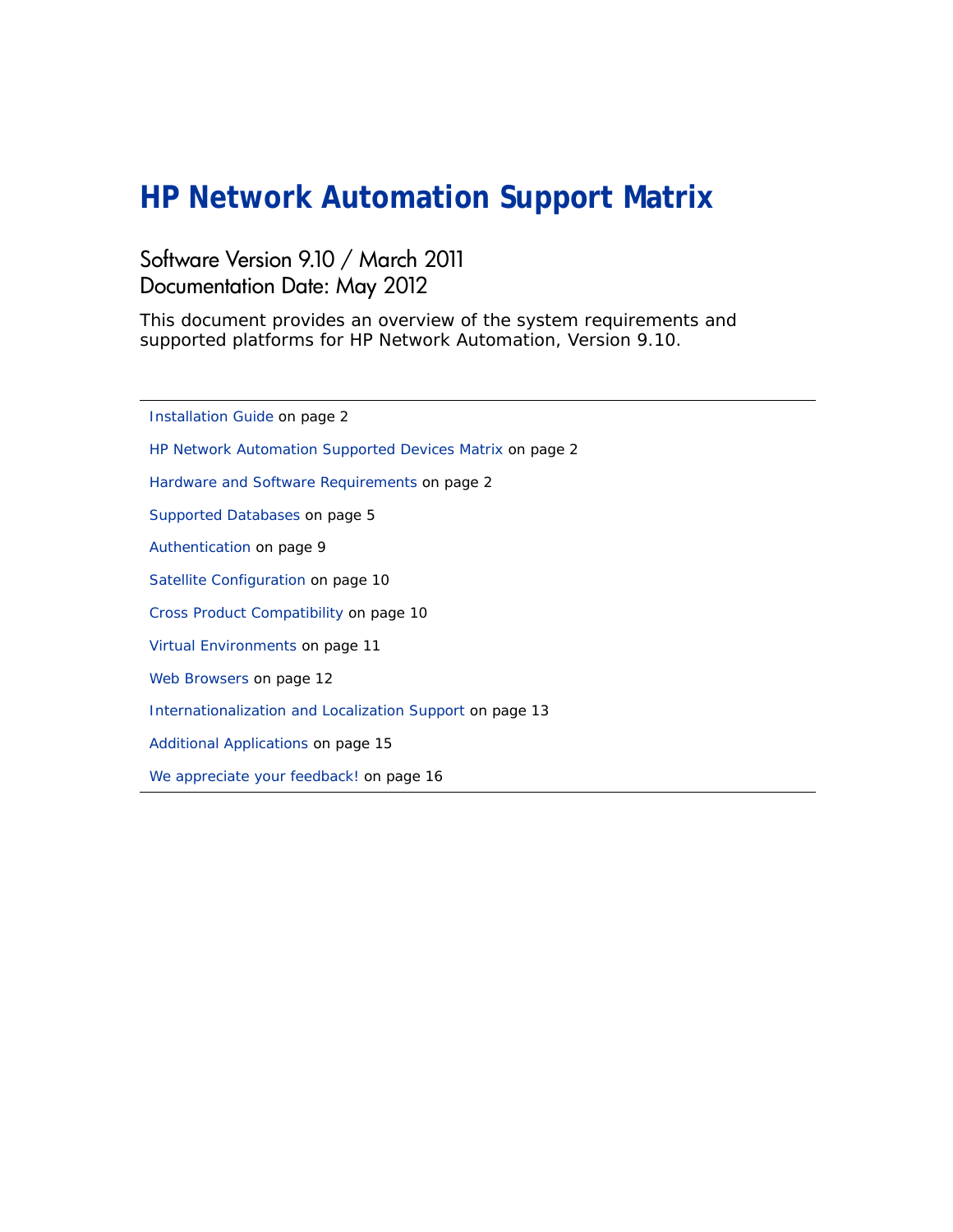# <span id="page-1-0"></span>Installation Guide

Pre-installation requirements, as well as instructions for installing HP Network Automation, are documented in the *HP Network Automation 9.10 Upgrade and Installation Guide* provided in Adobe Acrobat (.pdf) format.

The document file is included on the product's installation media as: installation\_and\_ugrade\_guide.pdf. After installation, the document can be found from the main menu by selecting  $H = -2$  Documentation  $---2$  HP Network Automation 9.10 Upgrade and Installation Guide.

To check for recent updates, or to verify that you are using the most recent edition of a document, go to: http://h20230.www2.hp.com/selfsolve/ manuals.

# <span id="page-1-1"></span>HP Network Automation Supported Devices Matrix

To access the HP Network Automation Supported Devices Matrix, go to:

https://h20106.www2.hp.com/servlets/ProjectDocumentList?folderID=294&expandFolder=294&folderID=294.

## <span id="page-1-2"></span>Hardware and Software Requirements

Before installing HP Network Automation 9.10, make sure that your system meets the following minimum requirements.

## Hardware Requirements

Intel Xeon or equivalent, 3.0+ GHz (Windows, Linux)

Dual UltraSparc IIIi+, 1.3 GHz (Solaris)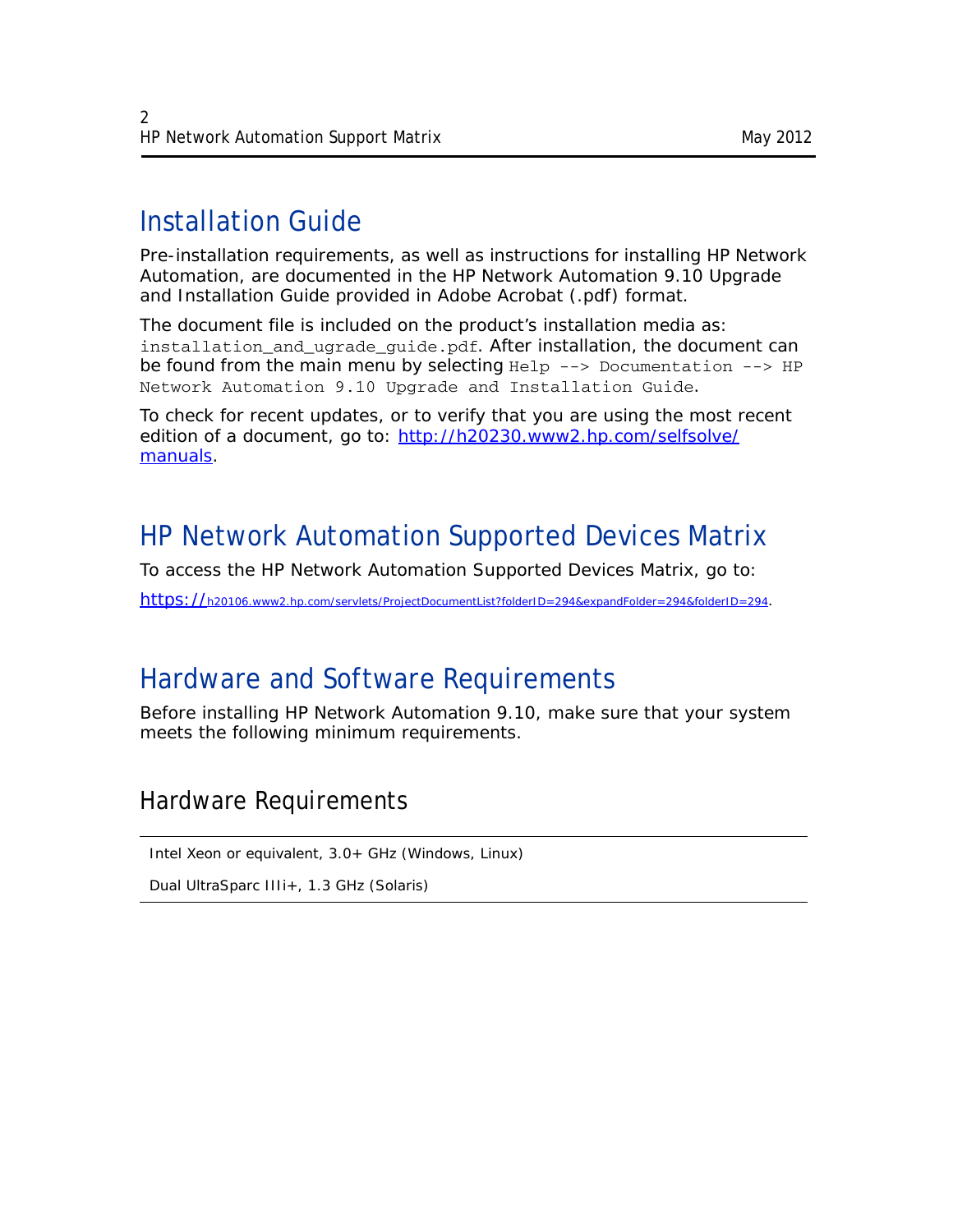## RAM, Swap/Disk Space, and Network Requirements

The values shown below are approximate and reflect levels tested by HP. If you have a particularly complex environment, you might want to provision more powerful hardware.

| <b>Application Server</b> |                                              |
|---------------------------|----------------------------------------------|
| Memory                    | 4 GB RAM                                     |
| Swap Space                | 4 GB                                         |
| <b>Disk</b>               | 40 GB, Fast SCSI                             |
| <b>Network</b>            | 100 Mbps Fast Ethernet, full duplex          |
| Database Server           |                                              |
| Memory                    | 4 GB RAM                                     |
| Swap Space                | 4 GB                                         |
| <b>Disk</b>               | 60 to 100 GB, Single Channel RAID, Fast SCSI |
| <b>Network</b>            | 100 Mbps Fast Ethernet, full duplex          |

## Port Utilization

HP Network Automation communicates with devices using a combination of protocols and ports. If you use a given protocol, HP Network Automation requires access to the corresponding port. Specifically, if HP Network Automation communicates with devices protected by firewalls, these ports must be open, or you must use an alternative means of communication, such as a HP Network Automation Satellite server. Refer to "Appendix B, Troubleshooting," in the *HP Network Automation 9.10 Upgrade and Installation Guide* for information on allocating ports.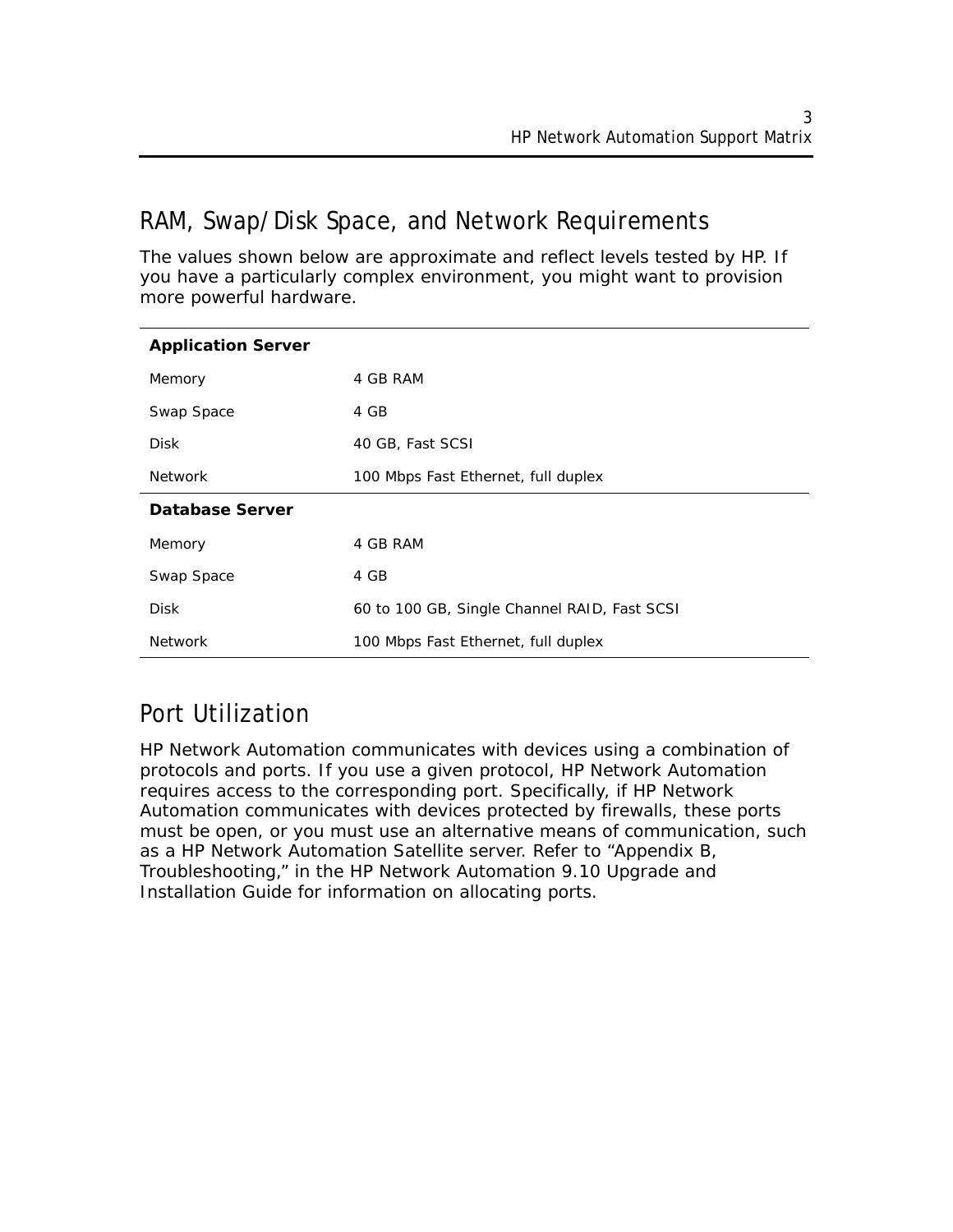## Operating Systems

The following table specifies the application architecture available on the supported operating systems for NA Core and NA Satellite installations.

| <b>Operating System</b>                      | Architecture | $32$ -bit | $64$ -bit <sup>1</sup> | <b>Satellite</b> |
|----------------------------------------------|--------------|-----------|------------------------|------------------|
| Windows Server 2008 R2 with SP1              | x86 64       |           | X                      |                  |
| Windows Server 2003 with SP2                 | X86 32       | X         |                        |                  |
| Solaris 10 SPARC <sup>2, 3</sup>             | Sun4u, SUN4v |           | X                      | X                |
| RedHat RH AS 4 <sup>4</sup>                  | x86 32       | X         |                        | X                |
| RedHat RHEL Server 5                         | x86 64       |           | X                      | X                |
| SuSE Enterprise Linux Server 10 <sup>5</sup> | x86 64       |           | х                      |                  |

#### **Notes**:

- 1. New installations of HP Network Automation 9.10 must be performed on a supported 64-bit architecture. Upgrades from NA 7.5x, 7.6x, or 9.0x to NA 9.10 must maintain the existing architecture. For example, 32-bit NA 7.60.02 can be upgraded to 32-bit NA 9.10 while 64-bit NA 7.60.02 can be upgraded to 64-bit NA 9.10.
- 2. Before installing HP Network Automation 9.10 on a Solaris 10 platform, you must reconfigure the Syslog server on Solaris 10 to not listen for remote Syslog messages.
- 3. A large amount of swap space is required because of how the *fork()* system call works on Solaris. When you fork a 24 GB process, Solaris allocates 24 GB in the swap file. This guarantees that if the new process needs to be swapped out, it can be. If the 24 GB is not available in swap, the *fork()* system call fails.
- 4. RedHat RH AS 4 is supported for upgrades from HP Network Automation 7.5x, 7.6x, or 9.0x. For new installations of HP Network Automation 9.10, use a supported 64-bit platform such as RedHat RHEL Server 5.
- 5. SuSE Enterprise Linux Server 9 is supported for Satellite environments.

**Note:** RSA device authentication is available on Windows 2003, 32-bit only.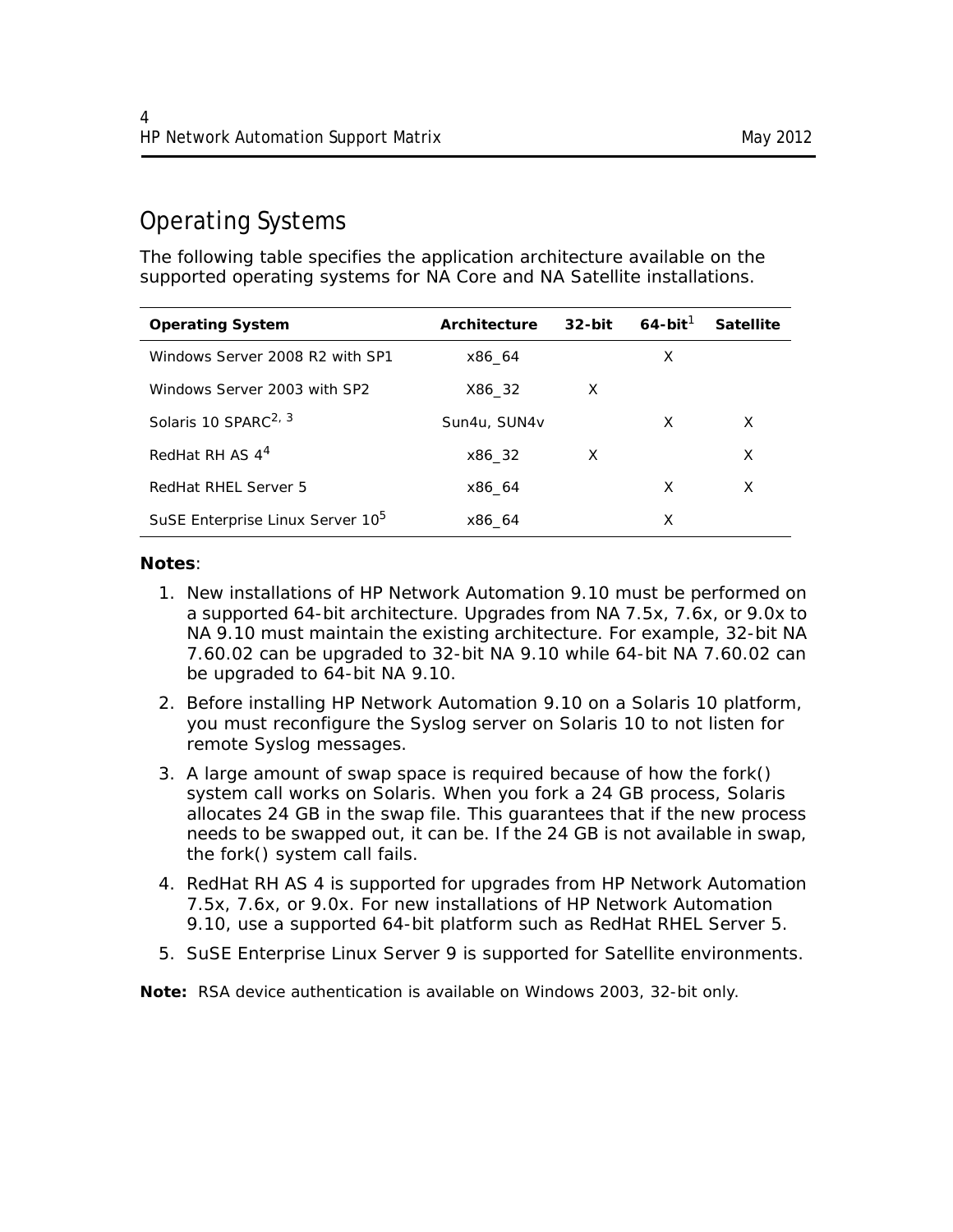## <span id="page-4-0"></span>Supported Databases

See the appropriate section for your environment:

- [Databases for Standalone NA Core on page 5](#page-4-1)
- [Databases for Multimaster Distributed System on page 6](#page-5-0)
- [Databases for Horizontal Scalability on page 8](#page-7-0)

### <span id="page-4-1"></span>Databases for Standalone NA Core

When installing HP Network Automation 9.10, the database can be installed on any platform. The following table describes the supported databases for a standalone NA Core environment.

| <b>Database Version</b>                                                              | <b>Supported NA Versions</b>                          | <b>Notes</b>                                 |  |
|--------------------------------------------------------------------------------------|-------------------------------------------------------|----------------------------------------------|--|
| Oracle 10g R2 (10.2.0.2 or<br>10.2.0.4) Standard or Enterprise<br>Edition            | 9.10 with or without patches                          | 64-bit Oracle is<br>supported.               |  |
| Oracle 10g R2 (10.2.0.5)<br>Standard or Enterprise Edition                           | 9.10.02 or the latest<br>consolidated patch           |                                              |  |
| Oracle 11g R1 (11.1.0.7)<br>Standard or Enterprise Edition                           | 9.10 with or without patches                          |                                              |  |
| Oracle 11g R2 (11.2.0.1)<br>Standard or Enterprise Edition                           | 9.10 with or without patches                          |                                              |  |
| Oracle 11g R2 (11.2.0.2)<br>Standard or Enterprise Edition                           | $9.10.02$ or the latest<br>consolidated patch         |                                              |  |
| Oracle RAC on Oracle 11g R2<br>$(11.2.0.1)$ Standard or<br><b>Enterprise Edition</b> | For 9.10.01 or later, new<br>installations of NA only |                                              |  |
| Microsoft SOL Server 2005<br>Standard or Enterprise Edition                          | 9.10 with or without patches                          | 64-bit Microsoft SOL<br>Server is supported. |  |
| Microsoft SOL Server 2008<br>Standard or Enterprise Edition                          | 9.10 with or without patches                          |                                              |  |

#### *Standalone NA Core - Supported Databases*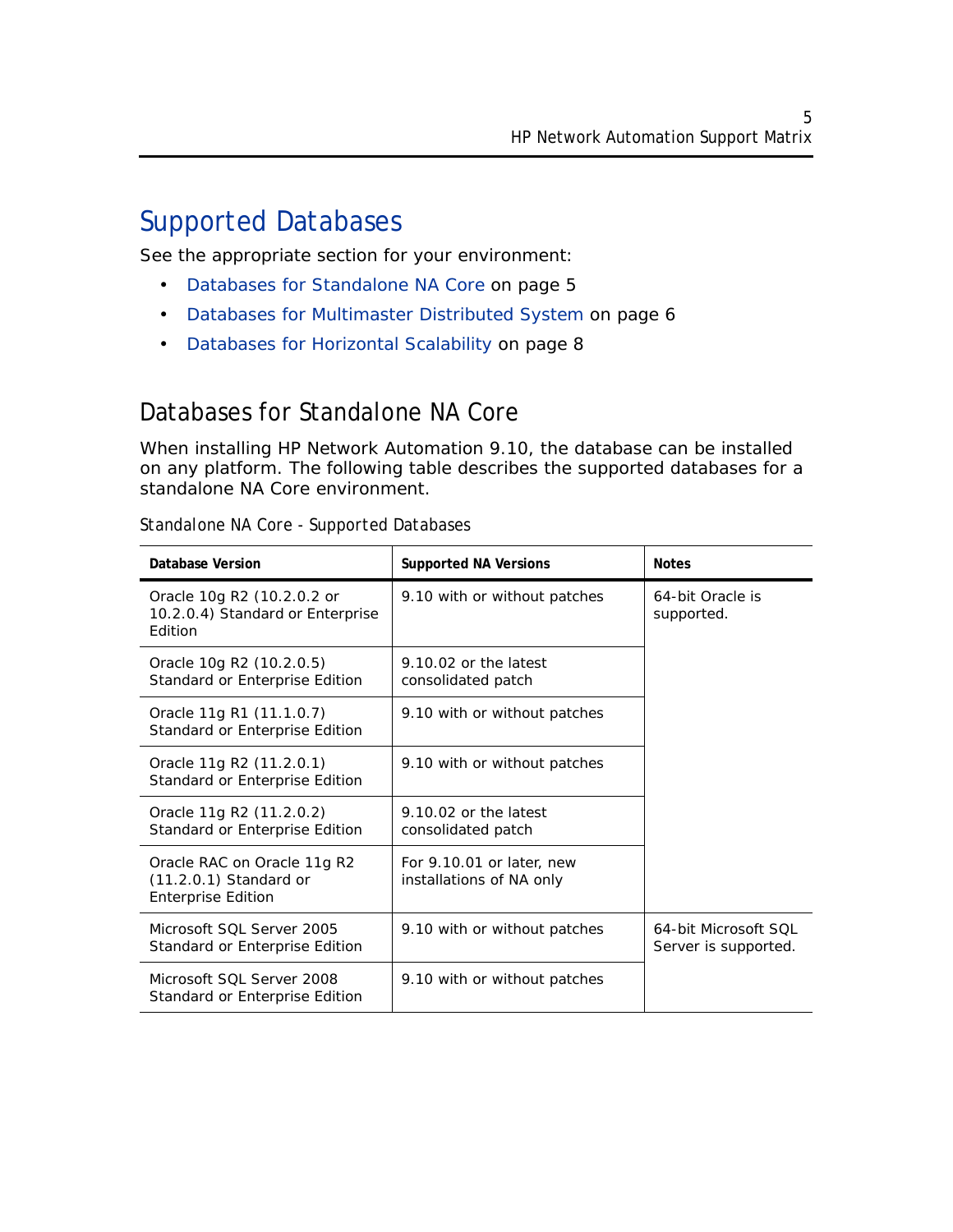| Database Version | <b>Supported NA Versions</b> | <b>Notes</b>                                        |
|------------------|------------------------------|-----------------------------------------------------|
| MySQL 5.0.58     | 9.10 with or without patches | The supported<br>version of MySQL<br>ships with NA. |

Except for modest deployments without full enterprise scale and performance requirements, the application server and database server should be on separate physical machines. In addition, the database server should be dedicated to HP Network Automation 9.10, rather than serving multiple applications.

**Note:** HP Network Automation does not support the use of Microsoft SQL Named Instances.

### <span id="page-5-0"></span>Databases for Multimaster Distributed System

The following table describes the supported databases for a Multimaster Distributed System environment.

| Database Version                                              | <b>Supported NA Versions</b>                  | Limitations                                                                     |
|---------------------------------------------------------------|-----------------------------------------------|---------------------------------------------------------------------------------|
| Oracle 10g R2 (10.2.0.2<br>or 10.2.0.4) Enterprise<br>Edition | 9.10 with or without<br>patches               | No more than five HP Network<br>Automation Cores can be configured<br>together. |
| Oracle 10g R2 (10.2.0.5)<br><b>Enterprise Edition</b>         | $9.10.02$ or the latest<br>consolidated patch |                                                                                 |
| Oracle 11g R1 (11.1.0.7)<br><b>Enterprise Edition</b>         | 9.10 with or without<br>patches               |                                                                                 |
| Oracle 11g R2 (11.2.0.1)<br><b>Enterprise Edition</b>         | 9.10 with or without<br>patches               |                                                                                 |

*Mulimaster Distributed System - Supported Databases*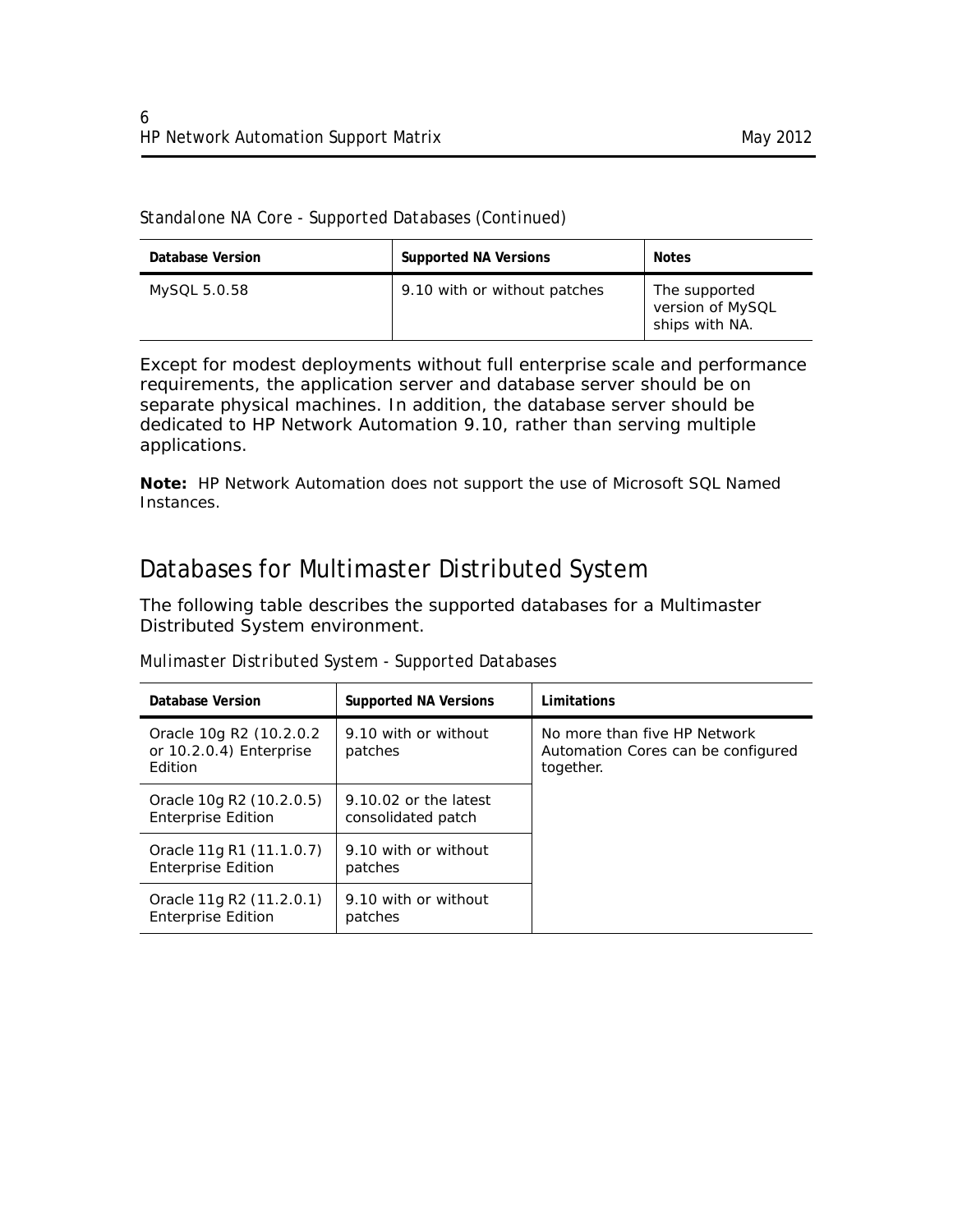| Database Version                                                                  | <b>Supported NA Versions</b>    | Limitations                                                                                                                               |
|-----------------------------------------------------------------------------------|---------------------------------|-------------------------------------------------------------------------------------------------------------------------------------------|
| Microsoft SOL Server<br>Standard or Enterprise<br>Edition 2005 (SP2 or<br>higher) | 9.10 with or without<br>patches | No more than two HP Network<br>Automation Cores can be configured<br>together. The maximum number of<br>managed devices should not exceed |
| Microsoft SOL Server<br>Standard or Enterprise<br>Edition 2008                    | 9.10 with or without<br>patches | 6.500.                                                                                                                                    |
| <b>MySQL</b>                                                                      | None                            | MySQL is not supported for<br>Multimaster Distributed System<br>environments.                                                             |

*Mulimaster Distributed System - Supported Databases (Continued)*

Refer to the *HP Network Automation 9.10 Multimaster Distributed Systems on Oracle User's Guide* or the *HP Network Automation 9.10 Multimaster Distributed System on Microsoft SQL Server User's Guide* for information on configuring a Multimaster Distributed System environment.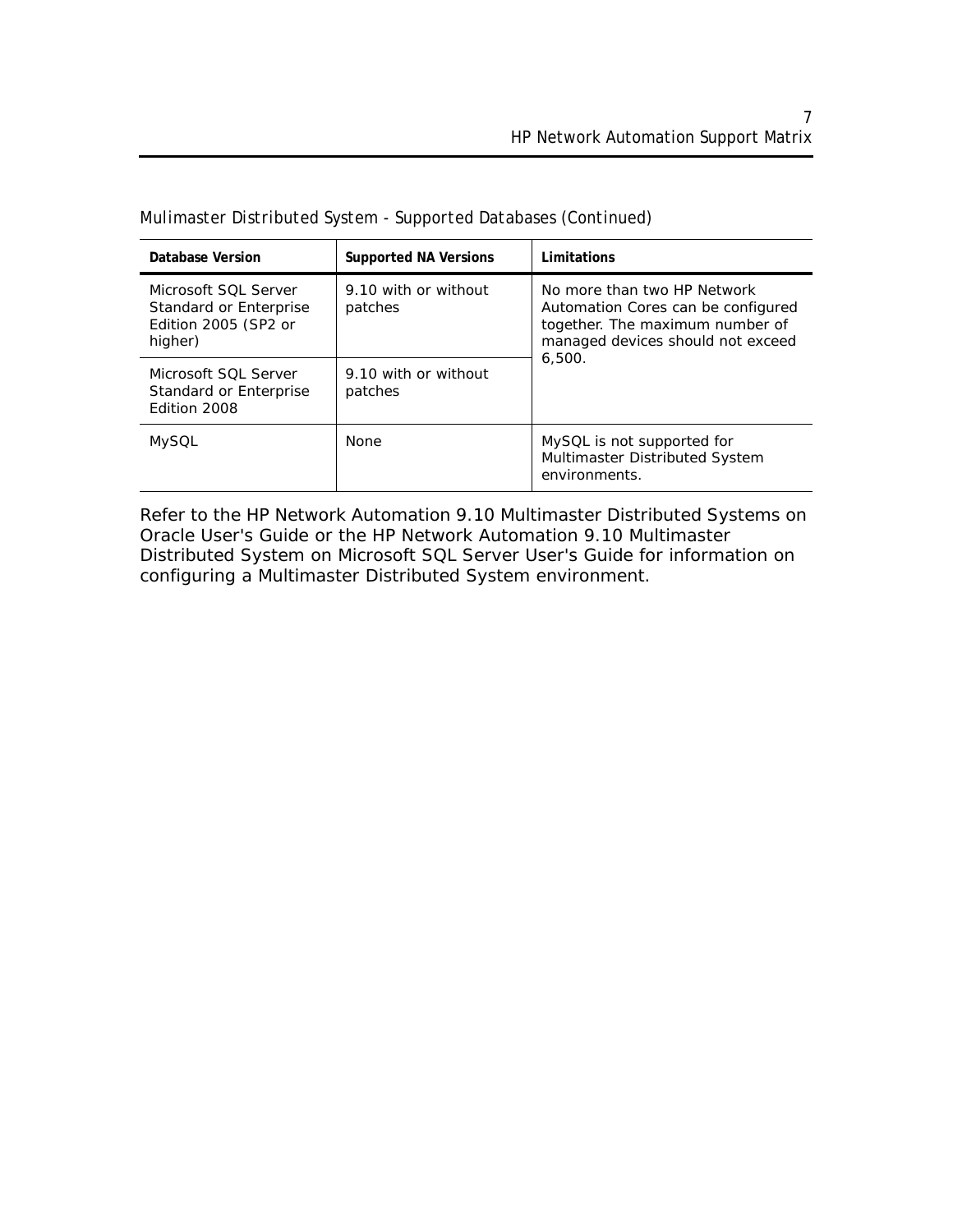## <span id="page-7-0"></span>Databases for Horizontal Scalability

The following table describes the supported databases for a Horizontal Scalability environment.

| Database Version                                                                   | <b>Supported NA Versions</b>                          | Limitations                                                                                                             |
|------------------------------------------------------------------------------------|-------------------------------------------------------|-------------------------------------------------------------------------------------------------------------------------|
| Oracle 10g R2 (10.2.0.2)<br>or 10.2.0.4) Standard or<br><b>Enterprise Edition</b>  | 9.10 with or without<br>patches                       | No more than five HP Network<br>Automation application servers can<br>be configured together with a single              |
| Oracle 11g R1 (11.1.0.7)<br>Standard or Enterprise<br>Edition                      | 9.10 with or without<br>patches                       | database.                                                                                                               |
| Oracle 11g R2 (11.2.0.1)<br>Standard or Enterprise<br>Edition                      | 9.10 with or without<br>patches                       |                                                                                                                         |
| Oracle RAC on Oracle<br>11g R2 (11.2.0.1)<br>Standard or Enterprise<br>Edition     | For 9.10.01 or later, new<br>installations of NA only |                                                                                                                         |
| Microsoft SOL Server<br>Standard and Enterprise<br>Edition 2005 (SP2 or<br>higher) | 9.10 with or without<br>patches                       | No more than five HP Network<br>Automation application servers can<br>be configured together with a single<br>database. |
| Microsoft SOL Server<br>Standard and Enterprise<br>Edition 2008                    | 9.10 with or without<br>patches                       |                                                                                                                         |
| <b>MySQL</b>                                                                       | None                                                  | MySQL is not supported for<br>Horizontal Scalability environments.                                                      |

*Horizontal Scalability - Supported Databases*

For information on configuring a Horizontal Scalability environment, refer to the *HP Network Automation 9.10 Horizontal Scalability User's Guide*.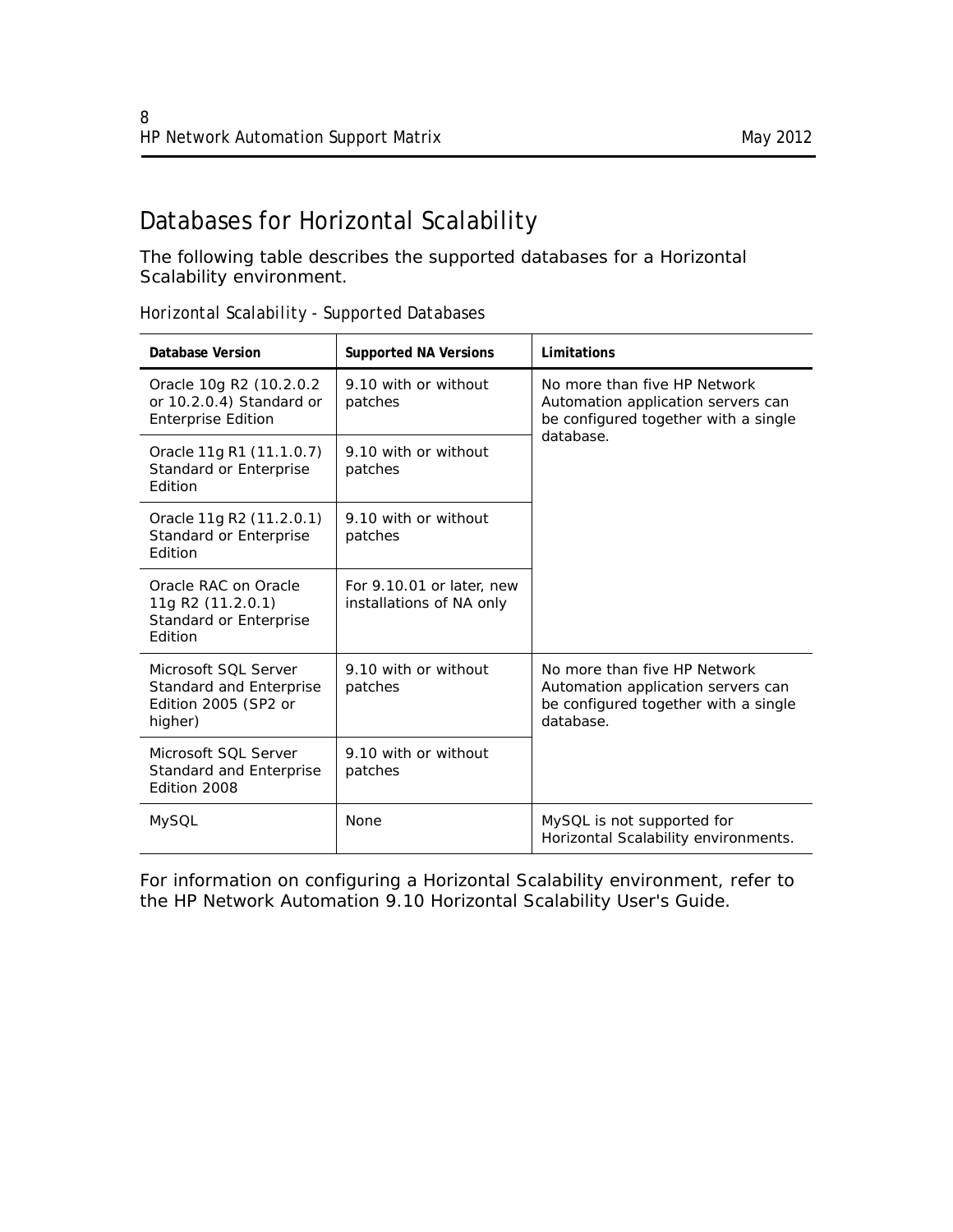# <span id="page-8-0"></span>Authentication

For NA user authentication into the NA user interface, NA has been validated with the following authentication components:

- Microsoft Active Directory on Windows Server 2008 with Domain and Forest function level: Windows 2000
- Cisco Secure Access Control System version 3.1 for TACACS and RADIUS
- Cisco Secure Access Control System version 5.1 for TACACS
- OpenLDAP version 2.4.23
- On the NA application server, RSA Authentication Manager version 6.1 with SecurID Software Tokens version 3.x and SoftID version 3.0.7 or 4.1 (needed for the Windows operating system only)
- Single sign-on from HP Server Automation (HP SA) 9.00
- Single sign-on from HP Operations Orchestration (HP OO) 9.00

For NA user authentication into the command-line interface (through telnet or SSH proxy), NA has been validated with the following authentication components:

- Microsoft Active Directory on Windows Server 2008 with Domain and Forest function level: Windows 2000
- Cisco Secure Access Control System version 3.1 for TACACS and RADIUS
- Cisco Secure Access Control System version 5.1 for TACACS
- OpenLDAP version 2.4.23

For device authentication from NA, NA has been validated with the following authentication components:

- Cisco Secure Access Control System version 3.1 for TACACS and RADIUS
- Cisco Secure Access Control System version 5.1 for TACACS

**Note:** RSA device authentication is available on Windows 2003, 32-bit only.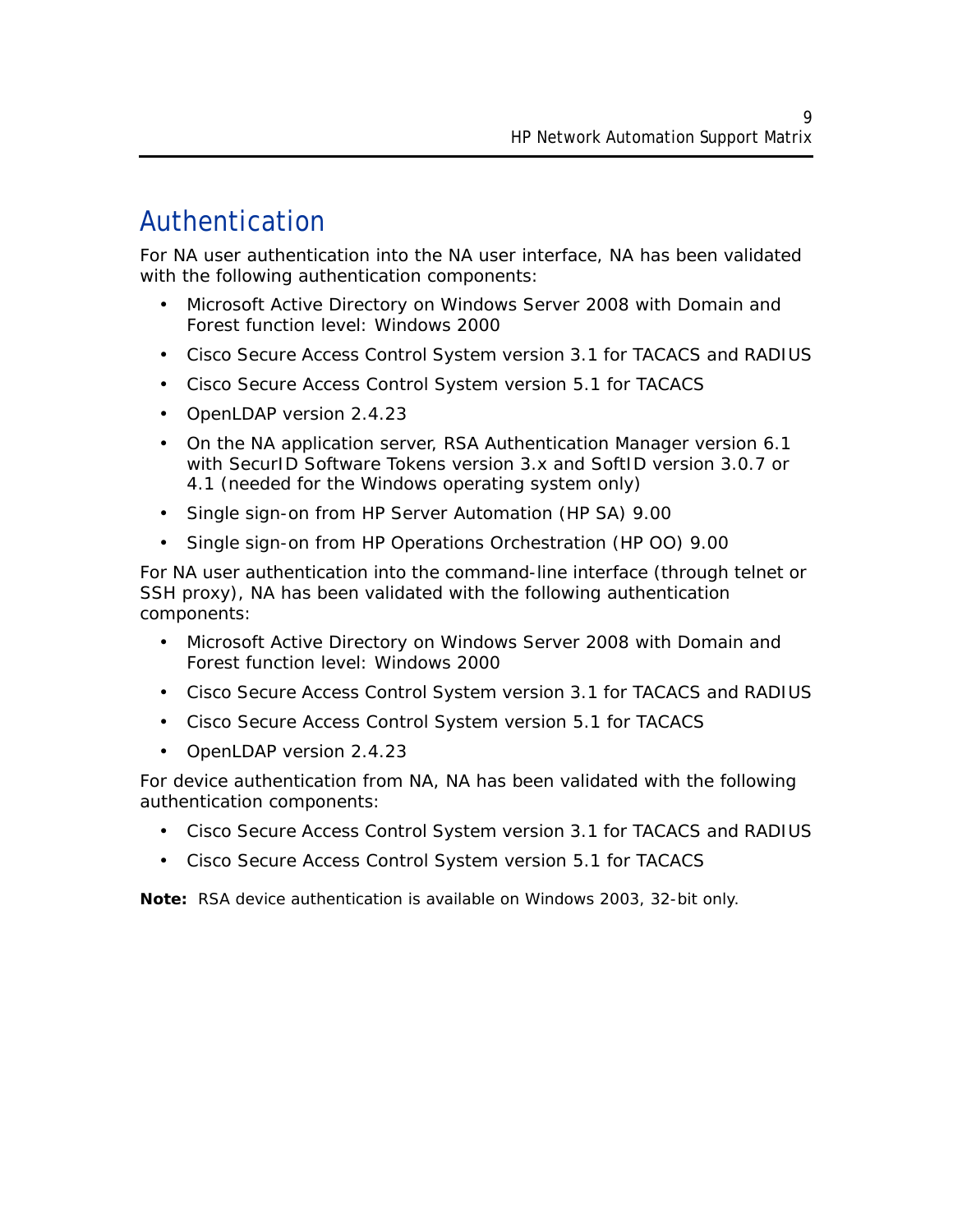# <span id="page-9-0"></span>Satellite Configuration

Satellite configurations use HP Server Automation tunnels. Sharing Gateways between HP Server Automation (SA) and HP Network Automation (NA) is supported in SA 7.50 and NA 7.60.

If you are running a HP Network Automation (NA)/HP Server Automation (SA) Satellite co-residency environment, you will need two CPUs, 4 GB RAM, and 128 GB disk space. You can only manage 1,500 servers and 5,000 network nodes. Refer to the *HP Network Automation 9.10 Satellite User's Guide* for information on configuring a Satellite environment.

# <span id="page-9-1"></span>Cross Product Compatibility

The following table provides information on cross product compatibility. Unless otherwise stated, patched versions of NA also integrate with patched or unpatched versions of the products listed here.

| <b>HP Network</b><br><b>Automation</b> | <b>HP Network</b><br><b>Node</b><br>Manager | <b>HP Server</b><br><b>Automation</b> | <b>HP Operation</b><br>Orchestration | <b>HP Live</b><br><b>Network</b><br>Connector <sup>2</sup> | <b>HP BSA</b><br><b>Essentials</b> |
|----------------------------------------|---------------------------------------------|---------------------------------------|--------------------------------------|------------------------------------------------------------|------------------------------------|
| 9.10                                   | 9.10 <sup>1</sup>                           | 7.8x, 9.00,<br>9.01, 9.10             | 7.60, 9.00                           | 3.0.1 or later                                             | 2.01 <sup>3</sup>                  |
| 9.00                                   | 8.1x, 9.00                                  | 7.8x, 9.00,<br>9.01                   | 7.60, 9.00                           | 3.0.1 or later                                             | 2.01 <sup>4</sup>                  |
| 7.60<br>7.60.01<br>7.60.02             | 8.1x, 9.00 <sup>5</sup>                     | 7.8x                                  | 7.60                                 | $2.3.4$ or later                                           | 2.00                               |
| 7.50<br>$7.50.0x^6$                    | 7.5x<br>8.00.01<br>8.1x                     | 7.50 <sup>7</sup><br>7.8x             | 7.50<br>$7.50.02^8$<br>7.60.01       | $2.3.4$ or later                                           |                                    |
| 7.2x                                   | 7.5x<br>8.00.01<br>8.1x                     | 7.5                                   | 7.50<br>7.60.01                      | $2.3.4$ or later                                           |                                    |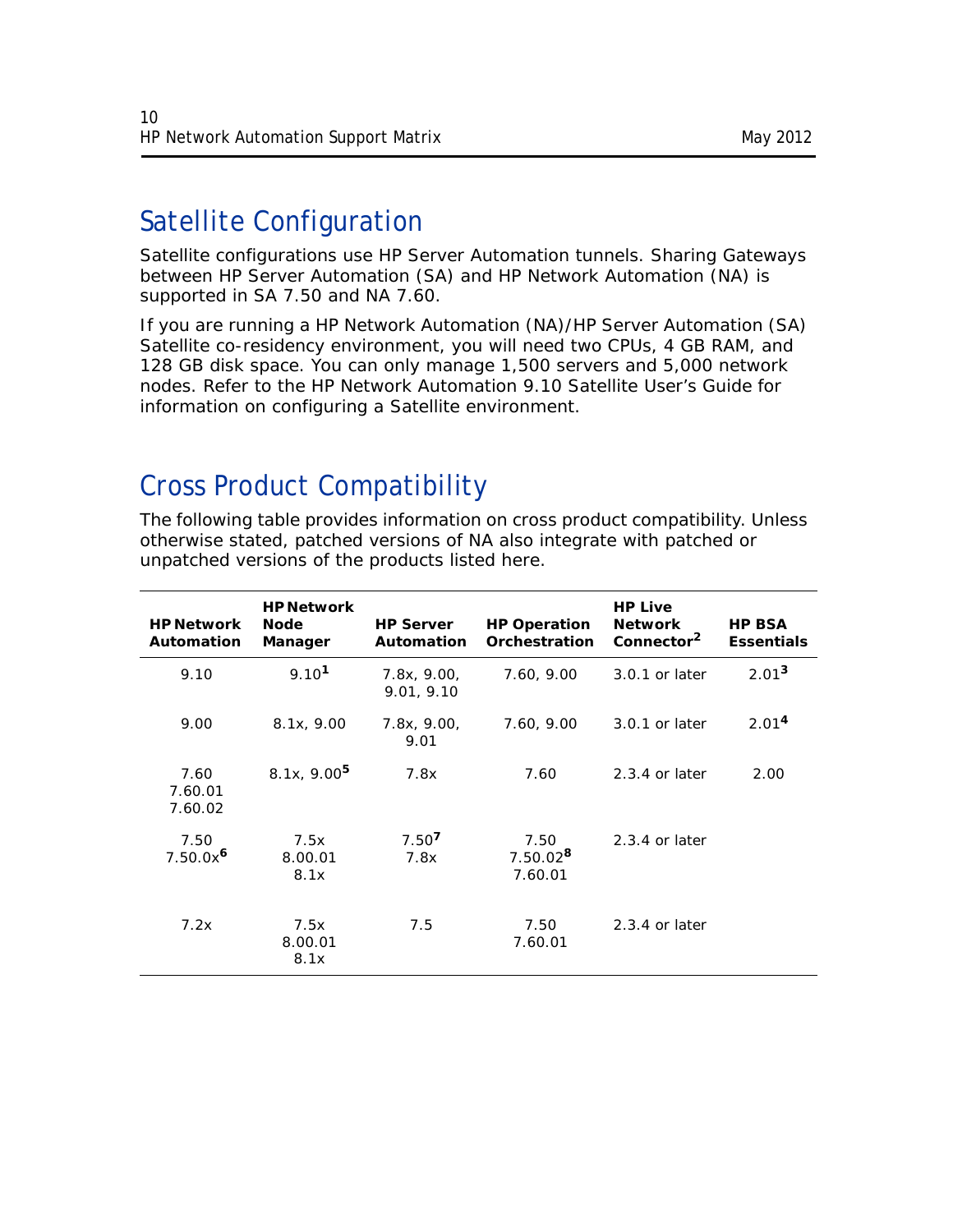#### **Notes**:

- 1. HP Network Automation 9.10 does not support HP Network Node Manager 8.xx or 9.00.
- 2. The Latest HP Live Network Connector is recommended.
- 3. For NA 9.10 to support HP BSA Essentials 2.01, please contact HP BSA Essentials Support for assistance.
- 4. HP Network Automation 9.00 supports HP BSA Essentials 2.01 with the additional HP BSA Essentials 2.01 hot-fix.
- 5. HP Network Node Manager 9.00 requires HP Network Automation 7.60.02 or above.
- 6. HP Network Node Manager integration with HP Network Automation 7.50x requires a separate patch (HP Network Automation 7.50.xx). To download NA patches, go to: http://support.openview.hp.com/ using your Passport credentials.
- 7. Refer to the HP Server Automation documentation for the requirements to integrate HP Server Automation 7.8x with HP Network Automation 7.50x, 7.60x, 9.00, and 9.10.
- 8. HP Operation Orchestration 7.50 Content Flows do not support HP Network Automation 7.60. HP Operation Orchestration 7.50.02 is required.

## <span id="page-10-0"></span>Virtual Environments

If you are running HP Network Automation 9.10 in a virtual environment, review the guidelines in the *HP Network Automation 9.10 Upgrade and Installation Guide*.

Keep in mind that HP Network Automation can be network intensive. As a result, if you have many virtual machines sharing a virtual switch and network interface card, you could experience unexpected behavior, including time-outs and failed tasks. In addition, each virtual environment is different and could function differently under loads with shared VM Guests. The HP Network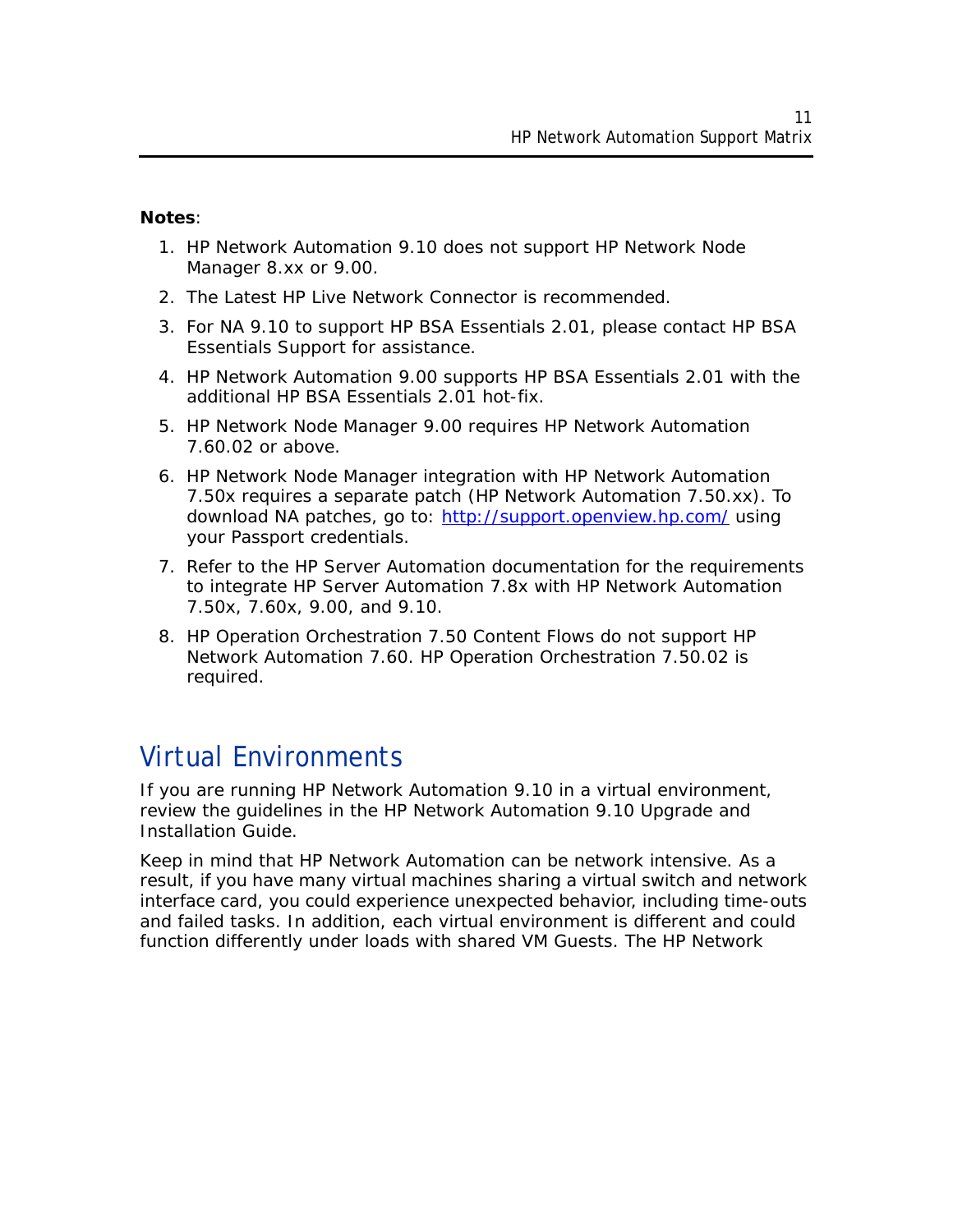Automation VMware Guest system requirements should, at a minimum, be double that of standalone server requirements.

**Note:** HP does not require customers to recreate and troubleshoot every product issue in a non-virtual environment. However, HP reserves the right to request that customers diagnose certain issues in a native, certified operating system environment without the virtual image. HP will only make this request when there is reason to believe that the virtual environment is a contributing factor to the issue.

## <span id="page-11-0"></span>Web Browsers

### General Web Browser Requirements

- Any Window Popup Blockers must be disabled for the browser.
- Cookies must be enabled for the browser.

#### Supported Web Browsers

- Mozilla Firefox 3.x
- Internet Explorer 7.x and higher

**Note:** Mozilla Firefox 4.0 and later are not supported.

**Note:** Third-party products mentioned in this documentation are manufactured by vendors independent of HP. HP makes no warranty, implied or otherwise, regarding the performance or reliability of these products. We provide third-party contact information to help you find technical support. However, third-party contact information is subject to change without notice and, therefore, HP can in no way guarantee the accuracy of this contact information.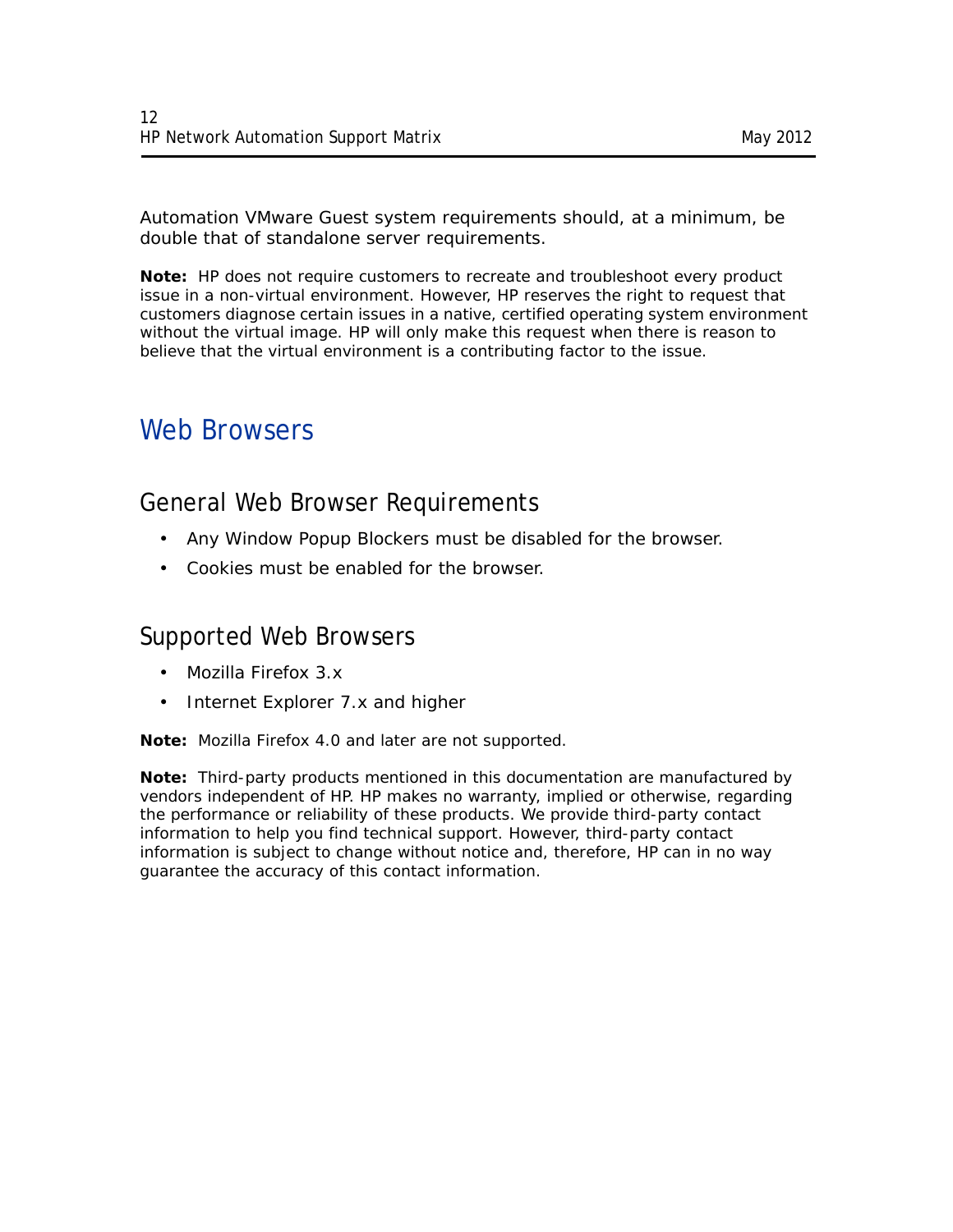## <span id="page-12-0"></span>Internationalization and Localization Support

HP Network Automation 9.10 can be installed on an operating system running under the following non-English locales or character sets:

- UTF-8
- GB2312 for Simplified Chinese
- Shift-JIS for Japanese
- EUC-KR for Korean

**Note:** To switch the locale of an English Win03 platform to Asian languages, the DBCS support must first be installed.

During HP Network Automation installation, you are prompted to select a Collation Type when configuring a new Microsoft SQL Server database. The goal is to facilitate the use of HP Network Automation, regardless of your native language, writing system, and cultural conventions.

Microsoft SQL Server collation dictates the character set that is stored in the database. For example, if you select a Chinese collation, you can only enter Chinese characters, not Japanese, Korean, and so on. Keep in mind, however, you can always enter Latin characters regardless of the collation type you select.

HP Network Automation 9.10 supports the following collections other than SQL\_Latin1\_ General\_CP1\_CI\_AS:

- Chinese\_PRC\_CI\_AS
- Japanese\_CI\_AS
- Korean\_Wansung\_CI\_AS

When using HP Network Automation globalization support with Oracle, you must specify the appropriate database character set when creating a new Oracle database. In addition, if the language you select is double-byte encoded, for example Chinese, Korean, or Japanese, you might also want to set the NLS\_LENGTH\_SEMANTICS initialization parameter to "CHAR", so that your one DBCS character will be counted as "one" instead of "two".

**Note:** Please refer to your Oracle documentation for detailed information on setting parameters when creating a new Oracle database.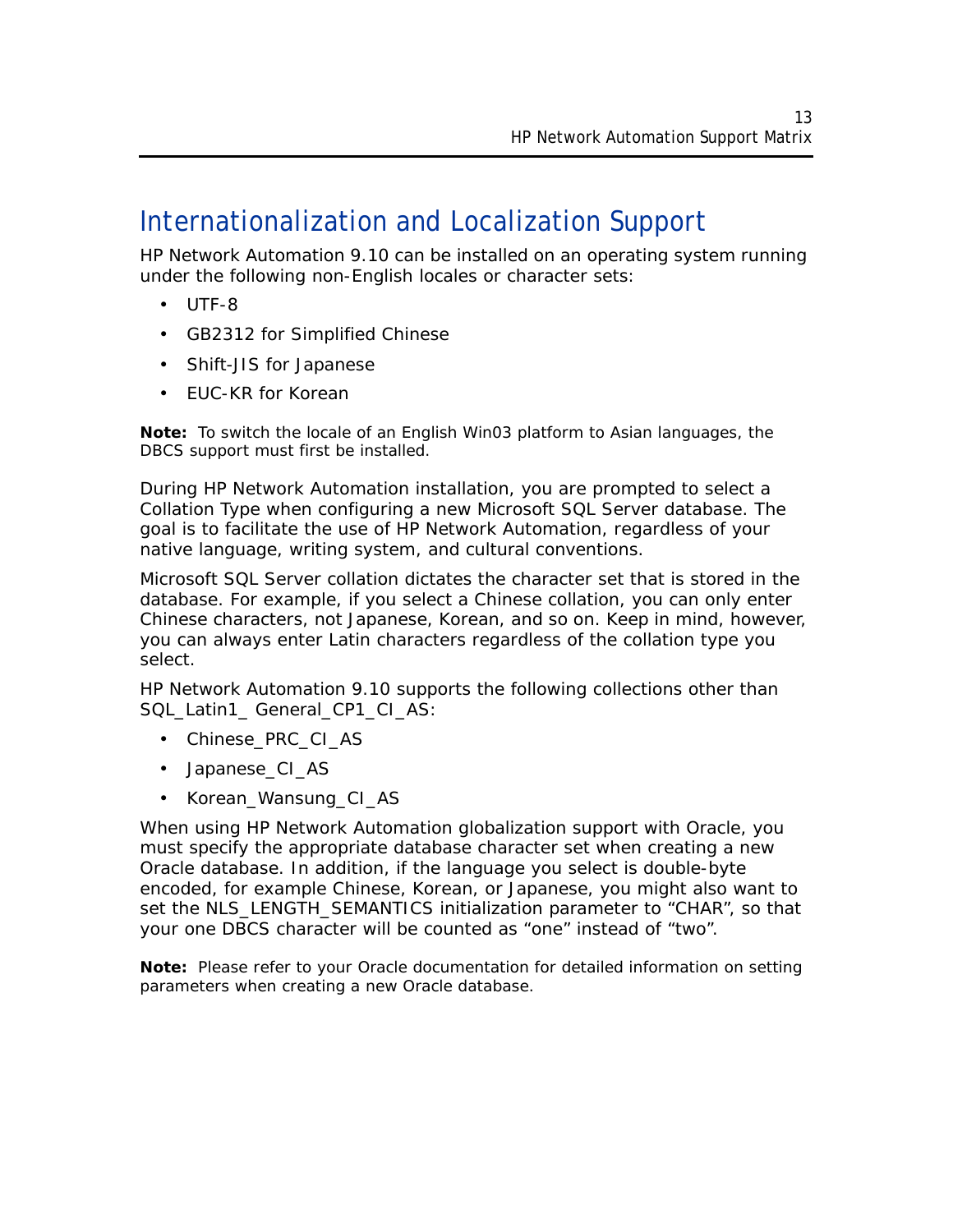HP Network Automation 9.10 supports UTF-8 non-English Oracle locales. HP Network Automation 9.10 does not support any language other than English when MySQL is used as the back-end database.

As a result of the language you select, you can enter the following information into HP Network Automation in that language:

- Comment fields
- Description fields
- Custom data labels
- Most name and text fields, such as device location and vendor

You can search on single and multi-byte character sets, as long as the field being searched accepts them. You can also import and export configuration policies that contain single and multi-byte character sets.

For more information on collation, refer to your DBMS documentation.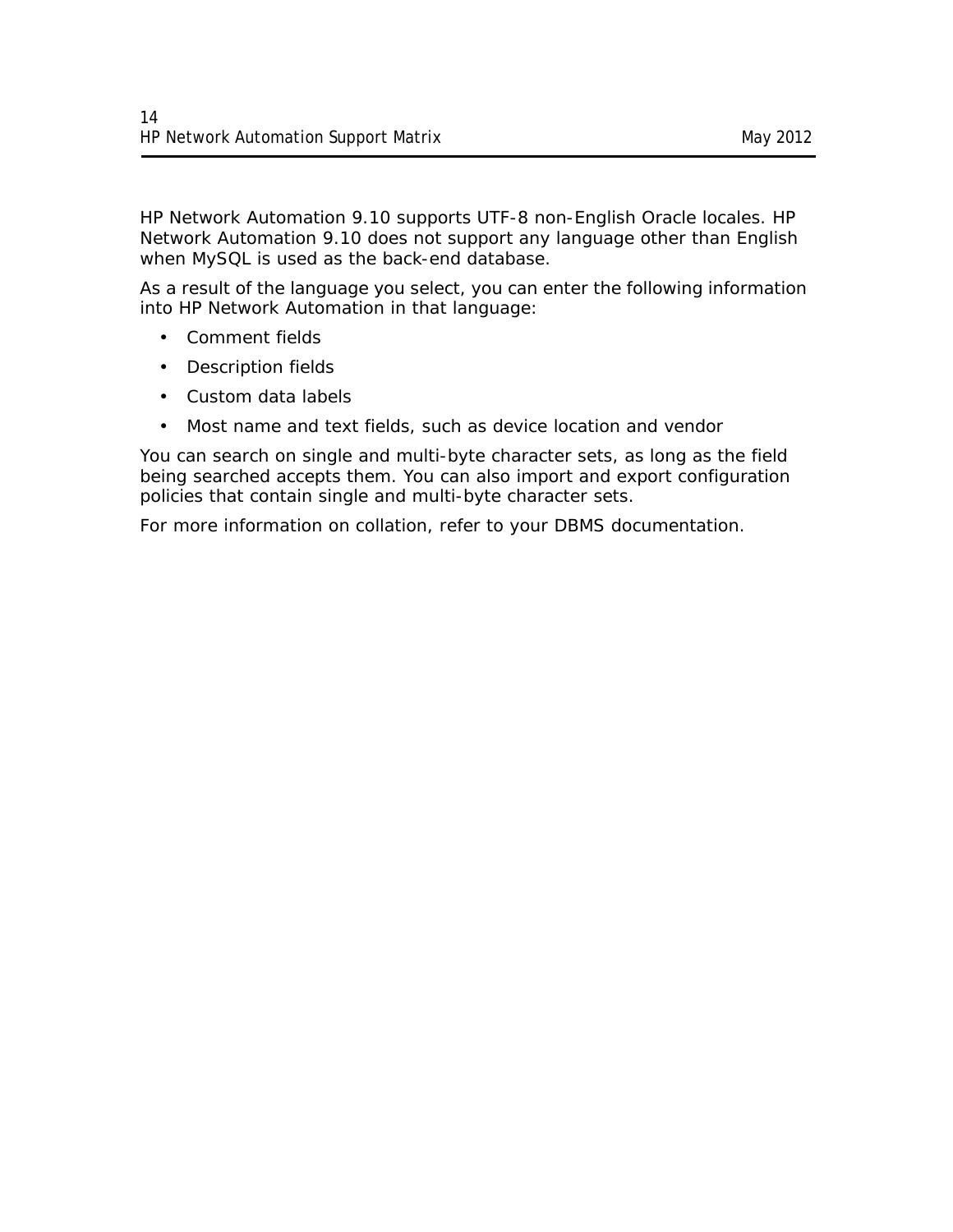# <span id="page-14-0"></span>Additional Applications

You will need access to the following applications:

### Required

• Adobe® Flash Player 9.x and above for the browser.

## Optional

- Adobe® Acrobat Reader™ version 4.0 or higher if you are viewing HP Network Automation documentation from the HP Network Automation server.
- Microsoft Excel 2000 or higher, if you are viewing Summary Reports from the HP Network Automation server.
- ActivePerl 5.8.x (for Windows)
- Perl 5.8.x (for Solaris and Linux)
- Perl Net::SSH::Expect module (for using the Connect module with SSH)

**Note:** The HP Network Automation Convert-to-Perl script feature uses Perl.

**Note:** Third-party products mentioned in this documentation are manufactured by vendors independent of HP. HP makes no warranty, implied or otherwise, regarding the performance or reliability of these products. We provide third-party contact information to help you find technical support. However, third-party contact information is subject to change without notice and, therefore, HP can in no way guarantee the accuracy of this contact information.